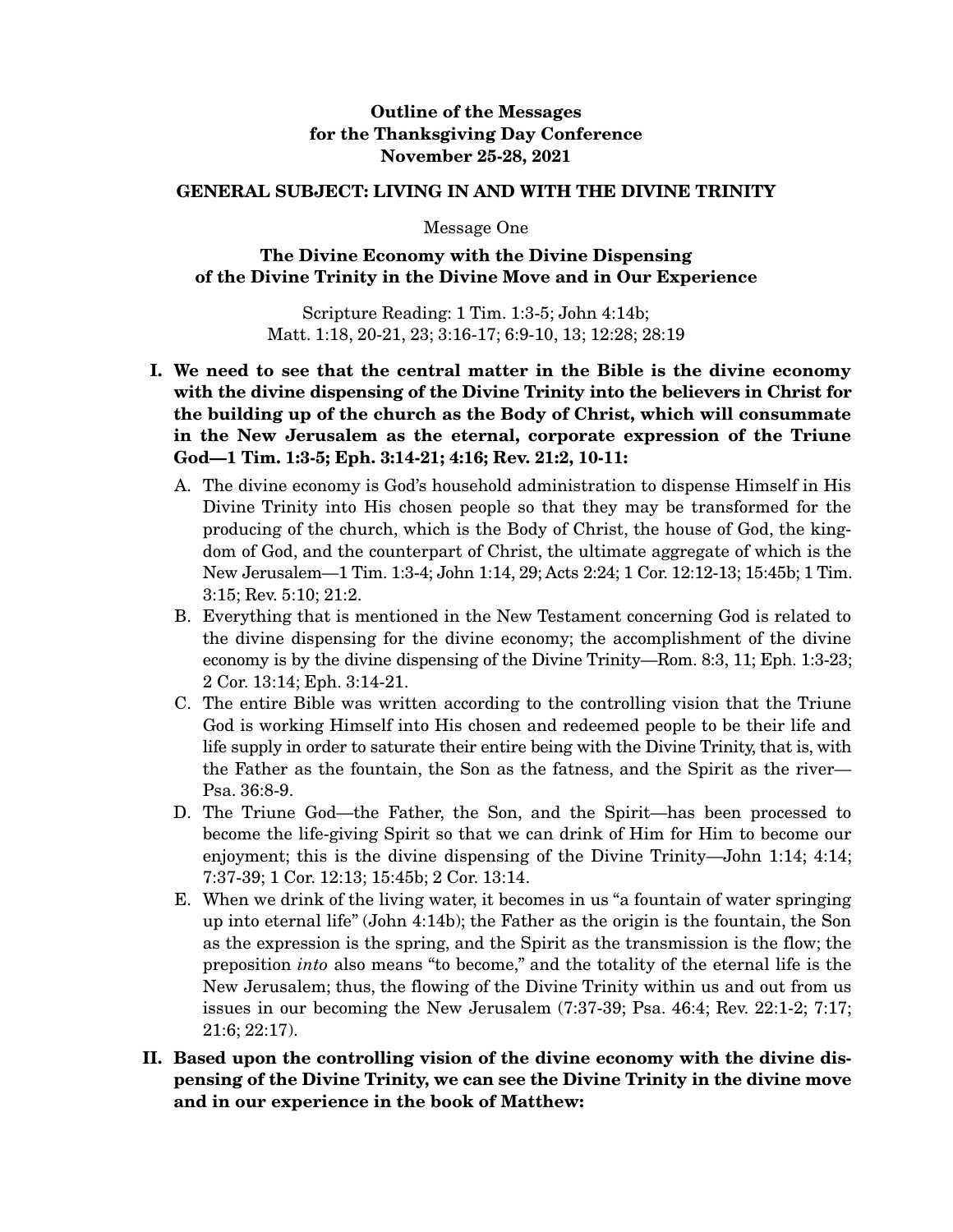- A. In Matthew 1 the Holy Spirit (vv. 18, 20), Christ (the Son—v. 18), and God (the Father—v. 23) are present for the producing of the man Jesus  $(v. 21)$ , who, as Jehovah the Savior and God with us, is the very embodiment of the Triune God:
	- 1. Matthew 1:20 and 21 reveal the divine conception of the Holy Spirit and the birth of Jesus (the Son); then verse 23 tells us that this One was called by men Emmanuel, which means "God [God the Father] with us."
	- 2. God the Father's being with us was the issue of the divine conception of the Holy Spirit and the birth of Jesus, the Son—cf. Luke 1:35.
- B. In Matthew 3 the Son was standing in the water of baptism under the open heavens, the Spirit like a dove descended upon the Son, and the Father spoke out of the heavens to the Son—vv. 16-17:
	- 1. The Lord Jesus was born of the Spirit (Luke 1:35), having the Spirit of God within Him essentially for His birth; then, for His ministry, the Spirit of God descended upon Him economically to anoint Him as the new King and introduce Him to His people—Isa. 61:1; 42:1; Psa. 45:7.
	- 2. The Lord's being baptized to fulfill God's righteousness and to be put into death and resurrection brought Him three things: the open heavens, the descending Spirit of God, and the speaking of the Father; it is the same with us today for the accomplishing of God's economy—Matt. 3:16-17.
	- 3. By the descending of the Spirit of God like a dove upon Him, the Lord Jesus ministered in gentleness and singleness, focusing solely on the will of God; the Spirit's descending was the anointing of Christ, whereas the Father's speaking was a testimony to Him as the beloved Son.
- C. In Matthew 6 the prayer that the Lord teaches us to pray begins with the Triune God, in the sequence of the Father, the Son, and the Spirit (vv. 9-10), and also ends with the Triune God, but in the sequence of the Son, the Spirit, and the Father (v. 13); to pray in this way is to pray that the Triune God will be prevailing on the earth as He is prevailing in the heavens:
	- 1. In Matthew 6:9-10 the Lord teaches the believers to pray by expressing three petitions, which imply the Trinity of the Godhead: "Your name be sanctified" is related mainly to the Father; "Your kingdom come," to the Son; and "Your will be done," to the Spirit:
		- a. For His name to be sanctified, we should express Him in our living with a daily life separated unto God and saturated with God—1 Pet. 1:15-17; 2 Pet. 1:4; cf. Isa. 11:2.
		- b. For God's kingdom to come, we must live a life of righteousness, peace, and joy in the Holy Spirit—Rom. 14:17.
		- c. For the divine will to be done on earth is to bring the heavenly ruling, the kingdom of the heavens, to this earth—cf. Matt. 8:9a.
		- d. This is being fulfilled in this age, and it will be ultimately fulfilled in the coming kingdom age, when the name of God will be excellent in all the earth (Psa. 8:1), the kingdom of the world will become the kingdom of Christ (Rev. 11:15), and the will of God will be accomplished.
	- 2. The Lord's pattern of prayer concludes by saying, "For Yours is the kingdom and the power and the glory forever. Amen"—Matt. 6:13: